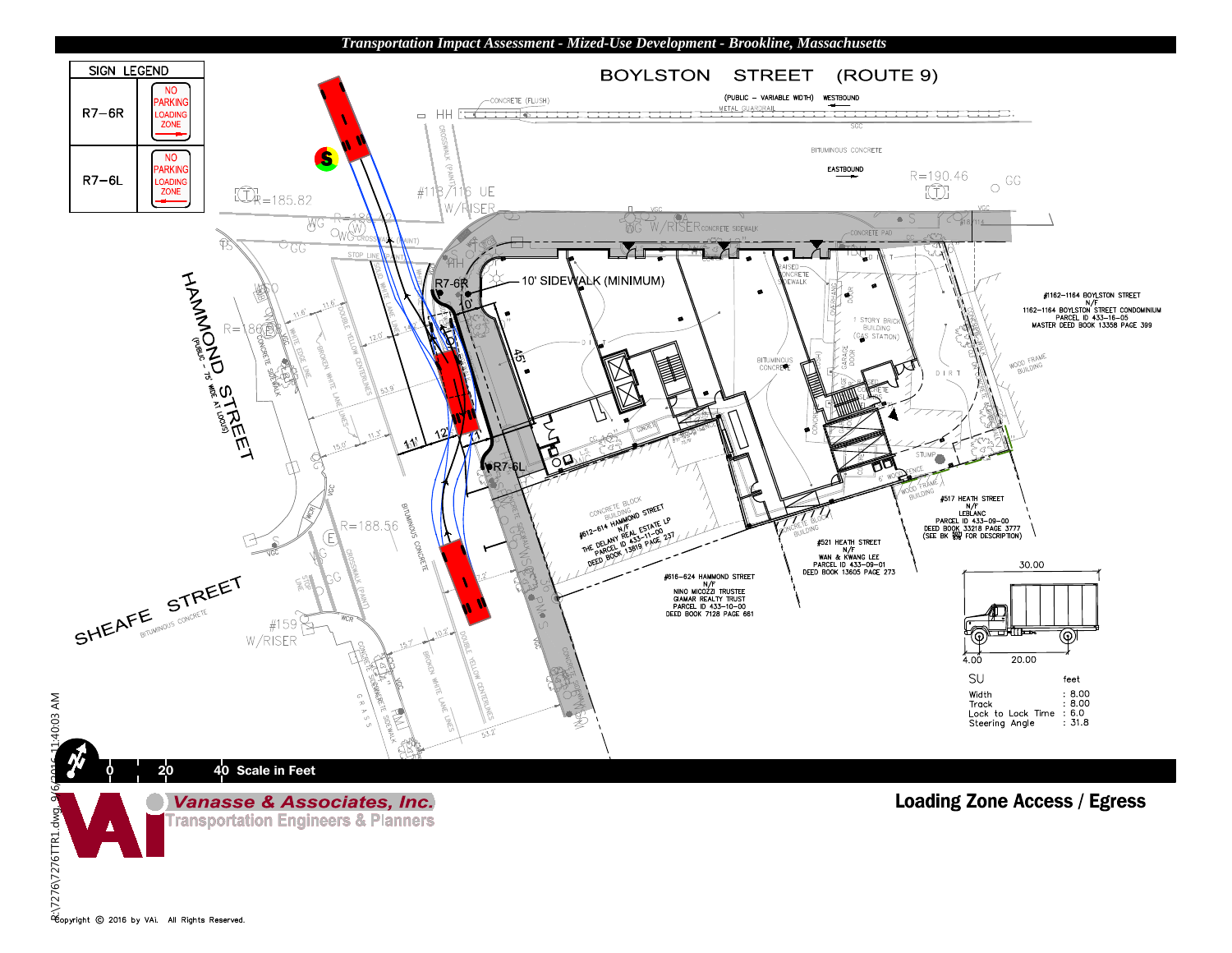## **Memorandum**

To: Alison Steinfeld, Maria Morelli, Brookline Zoning Board of Appeals

From: Raj Dhanda

Re: Retail Tenants and their Parking Requirements

The Ground Floor of the proposed building at 1180 Boylston Street measuring approximately 7876 sq. ft. is expected to be occupied by 2 - 4 relatively small tenants. The type of tenants that the developer will seek will be characterized by:

a. **Low intensity uses.** Uses would be of the same type as developer's building in Harvard Square, Cambridge, such as optical shop, real estate office, furniture/lighting designer showroom, high-end apparel. Number of clients at these retail establishments will most likely not exceed two or three at any given point in time including neighborhood walk-ins.

b. **Average visit expected to be 30 mins or more.** The anticipated type of tenants will have clientele that will most likely spend 30 mins to an hour per visit.

c. **Number of employees, perhaps 2 to 3.** The intended tenants will likely have a manager and one or two support staff.

Deliveries to these tenants except during setup will be typically via small package delivery services such as UPS, FedEx etc.

Trash by the retail tenants, which will be very minimal, will be handled by the tenants internally, similar to the developer's setup in Harvard Square, Cambridge. Trash will be located in the garage, and then brought up to the street on the day of pick-up.